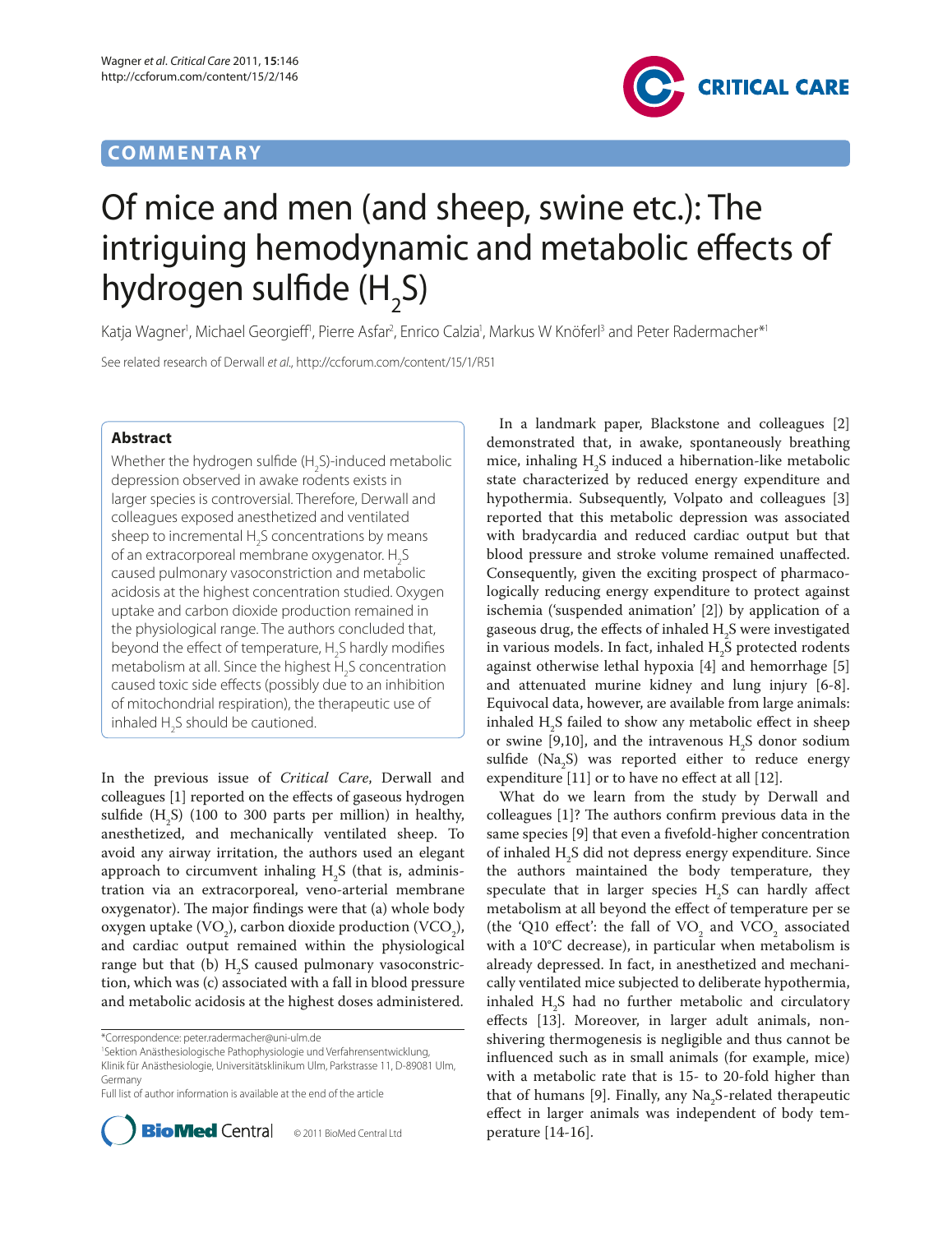What is the future of  $H_2S$  in critical care medicine? The vascular effects of  $\mathrm{H}_2\mathrm{S}$  are still controversial: Derwall and colleagues [1] found a dose-dependent pulmonary vasoconstriction, which at first glance agrees with the hypoxiasensing properties attributed to  $H_2S$  [17]. However, the mixed venous oxygen partial pressure  $(PO<sub>2</sub>)$  was 50 to 55 mm Hg (that is, clearly above the range that induced hypoxic vasoconstriction of isolated pulmonary arteries of cows [17]). In addition, the pulmonary vascular vasomotor response to H<sub>2</sub>S *in vitro* showed marked interspecies differences, so that any effect in the critically ill patient is difficult to anticipate [17]. The systemic vasomotor effect of  $\rm H_2S$  is equally intriguing: endogenous  $\rm H_2S$ is a physiological vasodilator and thus assumes major importance in the control of blood pressure [18]. Derwall and colleagues [1] report that the highest  $\rm H_2S$  concentration caused marked systemic vasodilation, whereas other authors [11,16] found that Na<sub>2</sub>S reduced the noradrenaline doses required to achieve hemodynamic targets during reperfusion after porcine aortic balloon occlusion.

The appropriate  $H_2S$  dose is also unknown: in the previous large animal studies, a 25-fold range of intravenous  $\mathrm{Na}_2\mathrm{S}$  infusion rates was used [11,12,14-16], and, as in the present investigation, higher infusion rates over longer periods of time impaired pulmonary gas exchange  $[11,12]$ . The significant metabolic acidosis affiliated with the highest  $H_{2}S$  concentration deserves particular attention, but unfortunately the authors did not further elucidate this finding. It is tempting to speculate that inhibition of mitochodondrial respiration with subsequent reduction of aerobic capacity caused this metabolic acidosis:  $H_2S$  is a well-established inhibitor of the cytochrome C oxidase, and the subtle increase in the respiratory quotient that can be derived from the mean  $\rm VO_{_2}$  and  $\rm VCO_{_2}$  values before and after exposure to 300 parts per million  $H_2$ S, respectively, replicates data reported on the effects of  $H_2S$  inhalation in exercising humans [19]. Finally, as the authors themselves acknowledge, the fate of exogenous H<sub>2</sub>S remains unclear: they found, in the efferent blood of the extracorporeal membrane lung, sulfide levels that were associated with near-complete inhibition of the respiratory chain *in vitro* [13]. The arterial blood concentrations, however, were in the same range as measured during  $\text{Na}_2\text{S}$  infusion in swine, in which  $\rm Na_{2}S$  protected against myocardial [16] and renal [17] ischemia/reperfusion injury.

In conclusion, Derwall and colleagues performed an elegant ovine study to test whether a pharmacological (that is,  $H_2S$ -induced) metabolic depression can be achieved in large animals. While the authors did not find any gross modifications of energy expenditure, they observed several intriguing hemodynamic and acid-base effects, which confirm the complex actions of this 'third gaseous mediator'.

#### **Abbreviations**

H<sub>2</sub>S, hydrogen sulfide; Na<sub>2</sub>S, sodium sulfide; VCO<sub>2</sub>, carbon dioxide production; VO<sub>2</sub>, oxygen uptake.

#### **Competing interests**

PR received research grants from Ikaria, Inc. (Seattle, WA, USA), a company involved in the commercial development of hydrogen sulfide. The other authors declare that they have no competing interests.

#### **Acknowledgments**

This commentary was supported by the Deutsche Forschungsgemeinschaft (DFG Ra 396/9-1, Klinische Forschergruppe 200 'Die Entzündungsantwort nach Muskulo-Skeletalem Trauma') and the Bundesministerium der Verteidigung (Forschungsvorhaben M/SABX/8A004).

#### **Author details**

1 Sektion Anästhesiologische Pathophysiologie und Verfahrensentwicklung, Klinik für Anästhesiologie, Universitätsklinikum Ulm, Parkstrasse 11, D-89081 Ulm, Germany. 2 Laboratoire HIFIH, UPRES EA 3859, IFR 132, Université d'Angers, Département de Réanimation Médicale et de Médecine Hyperbare, Centre Hospitalo-Universitaire, 4 rue Larrey, F-49035 Angers, France. <sup>3</sup>Klinik für Unfall-, Hand-, Plastische und Wiederherstellungschirurgie, Universitätsklinikum Ulm, Steinhövelstrasse 9, D-89070 Ulm, Germany.

#### Published: 4 April 2011

#### **References**

- 1. Derwall M, Francis RC, Kida K, Bougaki M, Crimi E, Adrie C, Zapol WM, Ichinose F: Administration of hydrogen sulfide via extracorporeal membrane lung ventilation in sheep with partial cardiopulmonary bypass perfusion: a proof of concept study on metabolic and vasomotor effects. Crit Care 2011, 15:R51.
- 2. Blackstone E, Morrison M, Roth MB: H<sub>2</sub>S induces a suspended animation-like state in mice. Science 2005, 308:518.
- 3. Volpato GP, Searles R, Yu B, Scherrer-Crosbie M, Bloch KD, Ichinose F, Zapol WM: Inhaled hydrogen sulfide: a rapidly reversible inhibitor of cardiac and metabolic function in the mouse. Anesthesiology 2008, 108:659-668.
- 4. Blackstone E, Roth MB: Suspended animation-like state protects mice from lethal hypoxia. Shock 2007, 27:370-372.
- 5. Morrison ML, Blackwood JE, Lockett SL, Iwata A, Winn RK, Roth MB: Surviving blood loss using hydrogen sulfide. J Trauma 2008, 65:163-168.
- 6. Bos EM, Leuvenink HG, Snijder PM, Kloosterhuis NJ, Hillebrands JL, Leemans JC, Florquin S, van Goor H: Hydrogen sulfide-induced hypometabolism prevents renal ischemia/reperfusion injury. J Am Soc Nephrol 2009, 20:1901-1905.
- 7. Faller S, Ryter SW, Choi AM, Loop T, Schmidt R, Hoetzel A: Inhaled hydrogen sulfide protects against ventilator-induced lung injury. Anesthesiology 2010, 113:104-115.
- 8. Wagner F, Wagner K, Weber S, Stahl B, Knöferl MW, Huber-Lang M, Seitz DH, Asfar P, Calzia E, Senftleben U, Gebhard F, Georgieff M, Radermacher P, Hysa V: Inflammatory effects of hypothermia and inhaled  $H_2S$  during resuscitated, hyperdynamic murine septic shock. Shock 2010 Oct 7. [Epub ahead of print].
- 9. Haouzi P, Notet V, Chenuel B, Chalon B, Sponne I, Ogier V, Bihain B: H<sub>2</sub>S induced hypometabolism in mice is missing in sedated sheep. Respir Physiol Neurobiol 2008, 160:109-115.
- 10. Li J, Zhang G, Cai S, Redington AN: Effect of inhaled hydrogen sulfide on metabolic responses in anesthetized, paralyzed, and mechanically ventilated piglets. Pediatr Crit Care Med 2008, 9:110-112.
- 11. Simon F, Giudici R, Duy CN, Schelzig H, Oter S, Gröger M, Wachter U, Vogt J, Speit G, Szabó C, Radermacher P, Calzia E: Hemodynamic and metabolic effects of hydrogen sulfide during porcine ischemia/reperfusion injury. Shock 2008, 30:359-364.
- 12. Drabek T, Kochanek PM, Stezoski J, Wu X, Bayir H, Morhard RC, Stezoski SW, Tisherman SA: Intravenous hydrogen sulfide does not induce hypothermia or improve survival from hemorrhagic shock in pigs. Shock 2011, 35:67-73.
- 13. Baumgart K, Wagner F, Gröger M, Weber S, Barth E, Vogt JA, Wachter U, Huber-Lang M, Knöferl MW, Albuszies G, Georgieff M, Asfar P, Szabó C, Calzia E, Radermacher P, Simkova V: Cardiac and metabolic effects of hypothermia and inhaled hydrogen sulfide in anesthetized and ventilated mice. Crit Care Med 2010, 38:588-595.